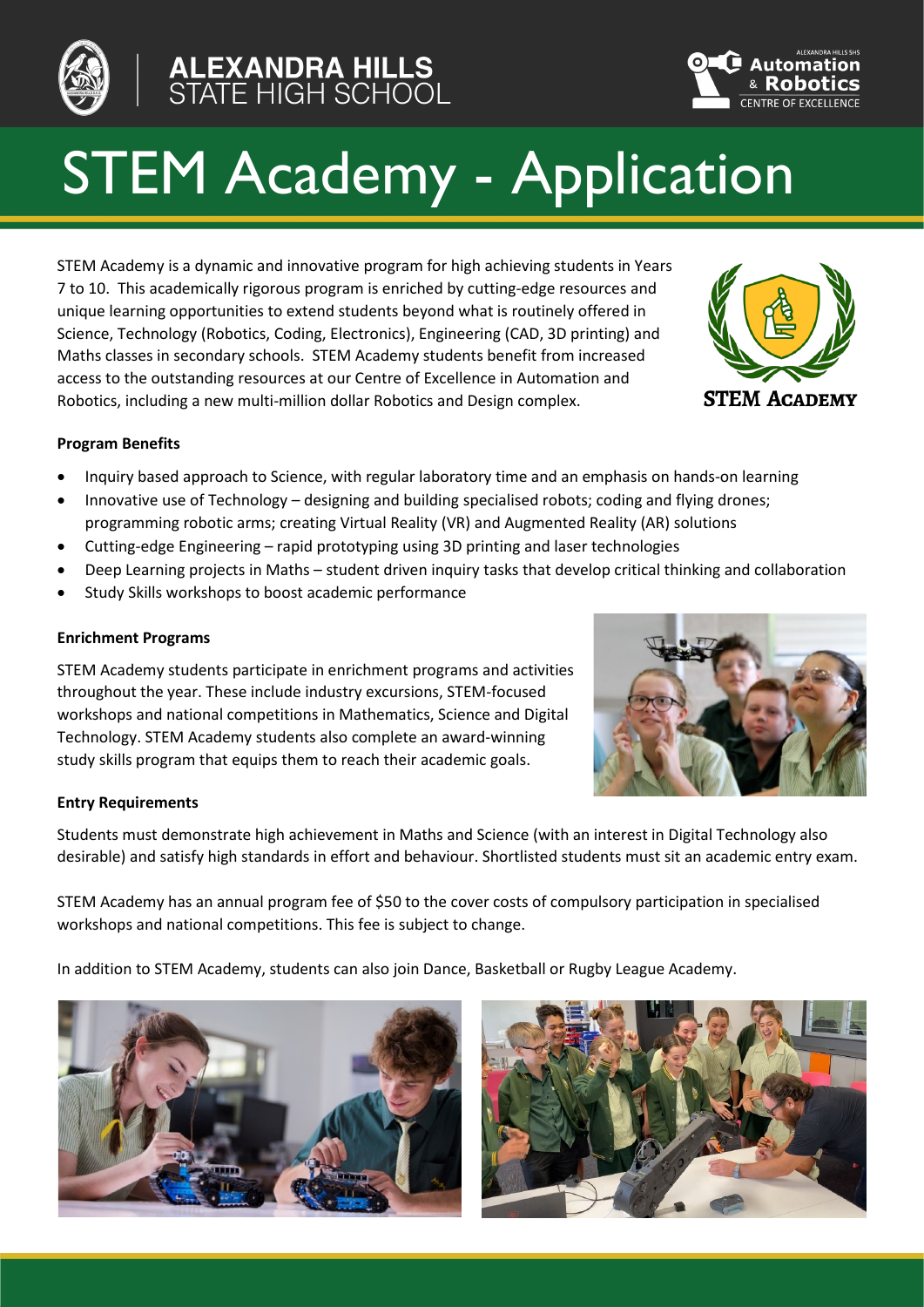



## **STEM Academy – APPLICATION**

| Name of Applicant:     |               | Date of Birth:             |  |
|------------------------|---------------|----------------------------|--|
| Current School:        |               | <b>Current Year Level:</b> |  |
| Parent Name:           |               |                            |  |
| Address:               |               |                            |  |
| <b>Contact Number:</b> | Parent email: |                            |  |

| <b>Selection</b> | Academic achievement in Science, Maths and Digital Technologies                              |  |  |
|------------------|----------------------------------------------------------------------------------------------|--|--|
| <b>Criteria</b>  | General academic ability as demonstrated in English achievement and NAPLAN results           |  |  |
|                  | Behaviour and Effort / Industry – report cards and OneSchool records (state school students) |  |  |
|                  | Attendance data for the previous year (>90%)                                                 |  |  |

**Qn 1:** What particular aspects of Science, Technology, Engineering and Maths interest you? Is there a particular invention, innovation or person that has inspired you? What area of STEM would you like to have a future in?

**Qn 2:** Describe an assessment piece in Maths, Science or Digital Technologies that you are proud of: